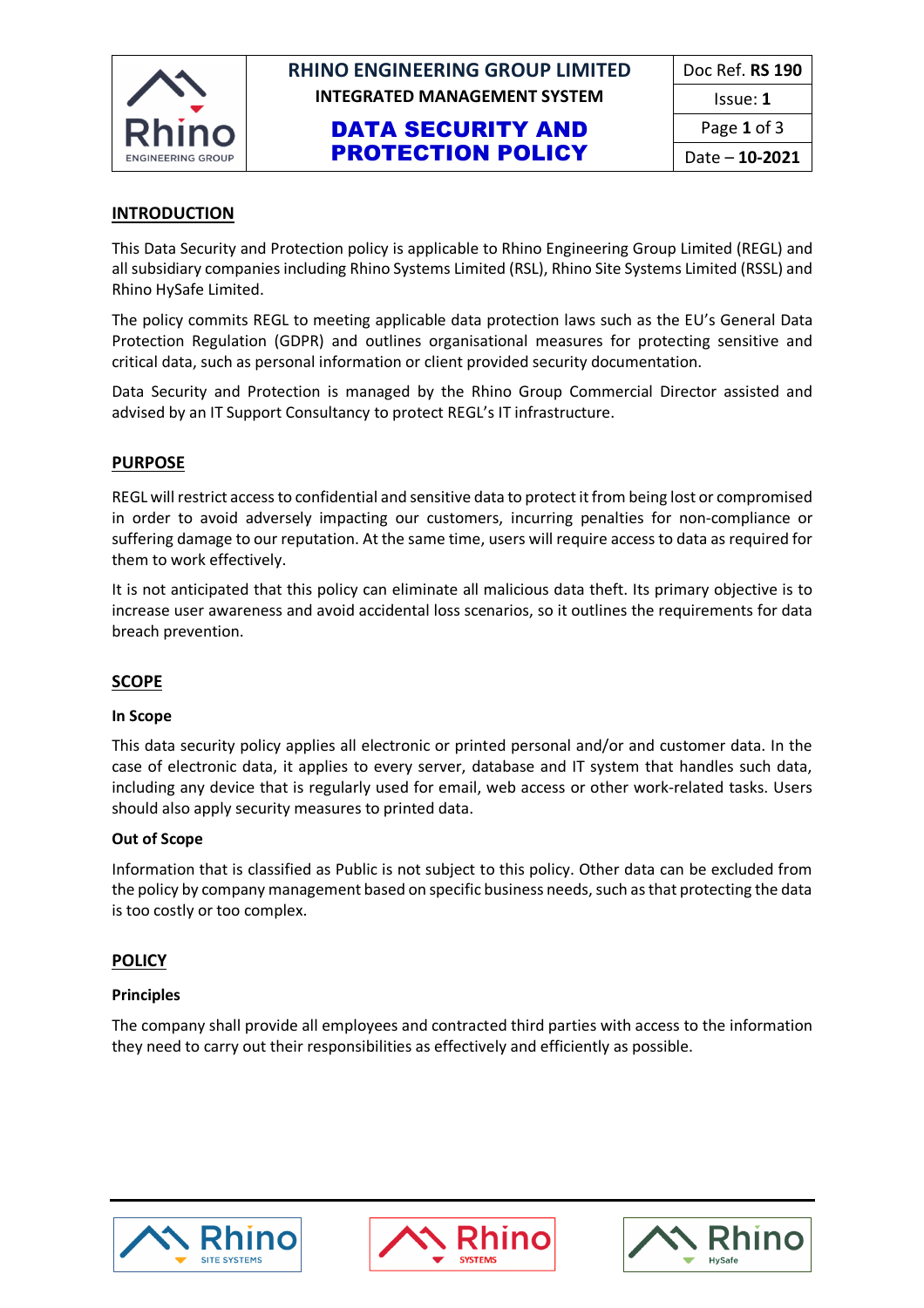

# **RHINO ENGINEERING GROUP LIMITED** Doc Ref. **RS 190 INTEGRATED MANAGEMENT SYSTEM ISSUE: 1**

### DATA SECURITY AND PROTECTION POLICY

#### **Electronic Data**

#### **General**

- a) Each user shall be identified by a unique user ID so that individuals can be held accountable for their actions.
- b) The use of shared identities is permitted only where they are suitable, such as training accounts or service accounts.
- c) Each user shall read this data security policy paying particular regard to User Responsibilities.
- d) Records of user access may be used to provide evidence for security incident investigations.
- e) Access shall be granted based on the principle of least privilege, which means that each program and user will be granted the fewest privileges necessary to complete their tasks.

#### **Access Control Authorisation**

Access to company IT resources and services will be given through the provision of a unique user account and password. Accounts are provided by the IT Support Consultancy based on details approved by the Group Commercial Director.

Passwords are managed by the IT Support Consultancy.

#### **Network Access**

- a) All employees shall be given network access in accordance with business access control procedures and the least-privilege principle.
- b) Network routing controls shall be implemented to support the access control policy.

#### **User Responsibilities**

- a) All users must lock their screens whenever they leave their desks to reduce the risk of unauthorized access.
- b) All users must keep their workplace clear of any sensitive or confidential information when they leave.
- c) All users must keep their system access passwords confidential and not share them.

#### **Application and Information Access**

- a) All company staff shall be given access to the data and applications required for their job roles.
- b) All company staff shall access sensitive data and systems only if there is a business need to do so and they have approval from higher management.
- c) Sensitive systems shall be isolated in order to restrict access to authorized personnel only *(e.g. accounts data, personnel data, etc.).*
- d) Information to contactors may be forwarded by e-mail if necessary for the task in hand. Contractors shall not be given direct access to company IT systems.

#### **Access to Confidential, Restricted information**

- a) Access to data classified as 'Confidential' or 'Restricted' shall be limited to authorised persons whose job responsibilities require it, as determined by higher management.
- b) In the case of client based information, access privileges shall be by agreement between the Project Lead and the client.
- c) The responsibility to implement access restrictions lies with the Group Commercial Director.